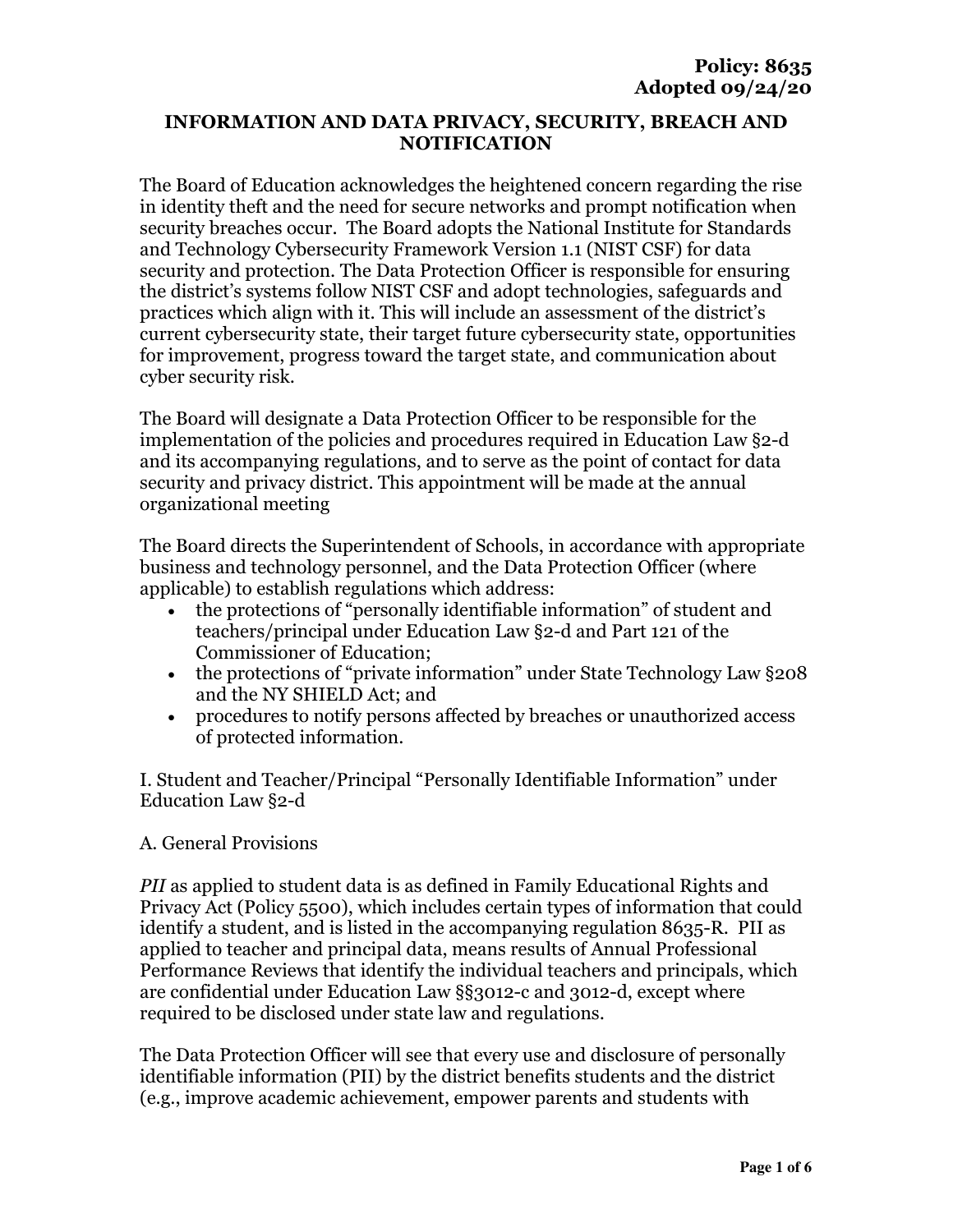information, and/or advance efficient and effective school operations). However, PII will not be included in public reports or other documents.

The district will protect the confidentiality of student and teacher/principal PII while stored or transferred using industry standard safeguards and best practices, such as encryption, firewalls, and passwords. The district will monitor its data systems, develop incident response plans, limit access to PII to district employees and third-party contractors who need such access to fulfill their professional responsibilities or contractual obligations, and destroy PII when it is no longer needed.

Certain federal laws and regulations provide additional rights regarding confidentiality of and access to student records, as well as permitted disclosures without consent, which are addressed in policy and regulation 5500, Student Records.

Under no circumstances will the district sell PII. It will not disclose PII for any marketing or commercial purpose, facilitate its use or disclosure by any other party for any marketing or commercial purpose, or permit another party to do so. Further, the district will take steps to minimize the collection, processing, and transmission of PII.

Except as required by law or in the case of enrollment data, the district will not report the following student data to the State Education Department:

- 1. juvenile delinquency records;
- 2. criminal records;
- 3. medical and health records; and
- 4. student biometric information.

The district has created and adopted a Parent's Bill of Rights for Data Privacy and Security. It has been published on the district's website at http://pvcsd.org/wpcontent/uploads/resources/pdf/legal\_info\_parents\_bill\_of\_rightsdata privacy security.pdf and can be requested from the district clerk.

B. Third-party Contractors

The district will ensure that contracts with third-party contractors reflect that confidentiality of any student and/or teacher or principal PII be maintained in accordance with federal and state law and the district's data security and privacy policy.

Each third-party contractor that will receive student data or teacher or principal data must:

1. adopt technologies, safeguards and practices that align with the NIST CSF;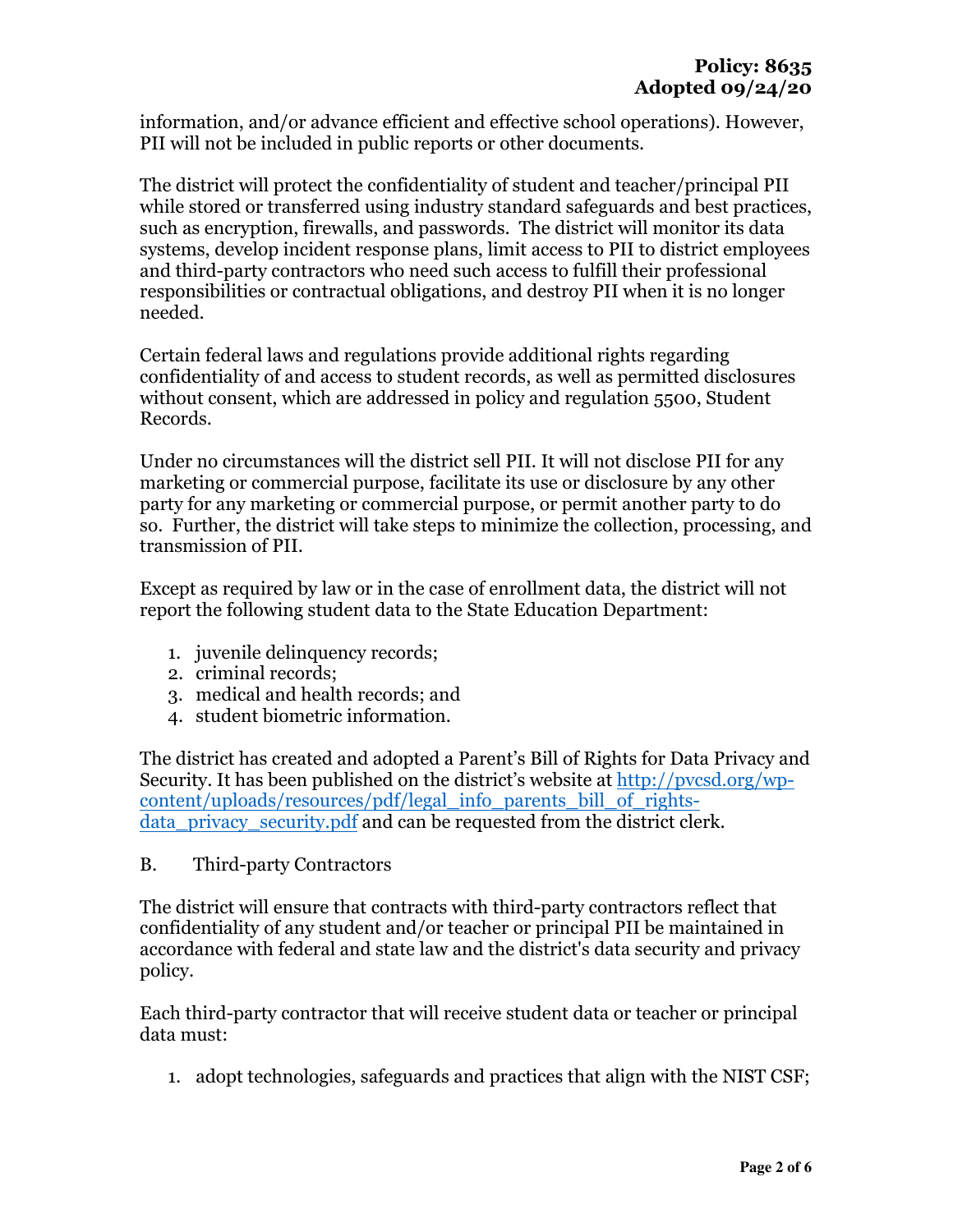- 2. comply with the district's data security and privacy policy and applicable laws impacting the district;
- 3. limit internal access to PII to only those employees or sub-contractors that need access to provide the contracted services;
- 4. not use the PII for any purpose not explicitly authorized in its contract;
- 5. not disclose any PII to any other party without the prior written consent of the parent or eligible student (i.e., students who are eighteen years old or older):
	- a. except for authorized representatives of the third-party contractor to the extent they are carrying out the contract; or
	- b. unless required by statute or court order and the third-party contractor provides notice of disclosure to the district, unless expressly prohibited.
- 6. maintain reasonable administrative, technical and physical safeguards to protect the security, confidentiality and integrity of PII in its custody;
- 7. use encryption to protect PII in its custody; and
- 8. not sell, use, or disclose PII for any marketing or commercial purpose, facilitate its use or disclosure by others for marketing or commercial purpose, or permit another party to do so. Third party contractors may release PII to subcontractors engaged to perform the contractor's obligations, but such subcontractors must abide by data protection obligations of state and federal law, and the contract with the district.

If the third-party contractor has a breach or unauthorized release of PII, it will promptly notify the district in the most expedient way possible without unreasonable delay but no more than seven calendar days after the breach's discovery.

C. Third-Party Contractors' Data Security and Privacy Plan

The district will ensure that contracts with all third-party contractors include the third-party contractor's data security and privacy plan. This plan must be accepted by the district.

At a minimum, each plan will:

- 1. outline how all state, federal, and local data security and privacy contract requirements over the life of the contract will be met, consistent with this policy;
- 2. specify the safeguards and practices it has in place to protect PII;
- 3. demonstrate that it complies with the requirements of Section 121.3(c) of this Part;
- 4. specify how those who have access to student and/or teacher or principal data receive or will receive training on the federal and state laws governing confidentiality of such data prior to receiving access;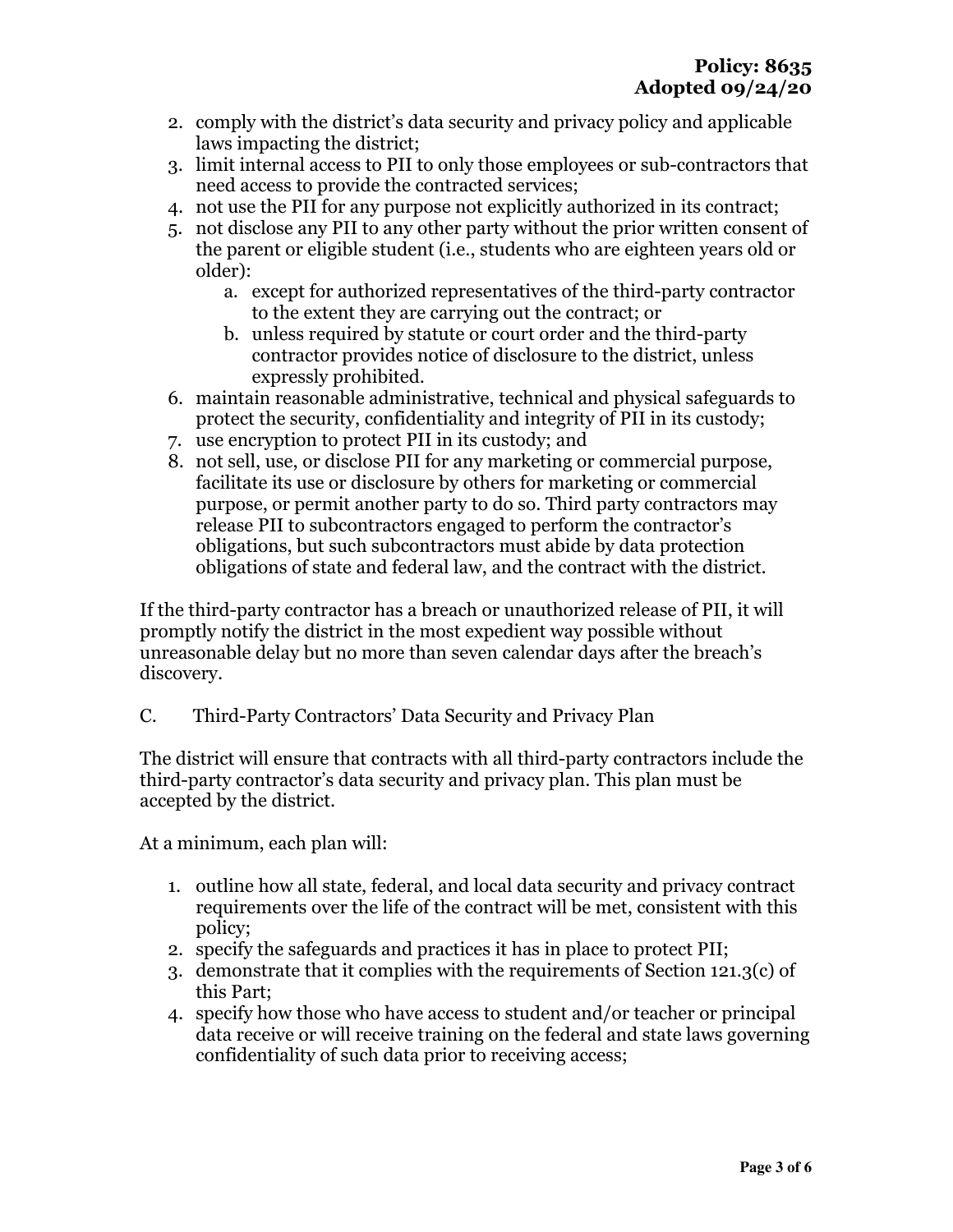- 5. specify if the third-party contractor will utilize sub-contractors and how it will manage those relationships and contracts to ensure personally identifiable information is protected;
- 6. specify how the third-party contractor will manage data security and privacy incidents that implicate personally identifiable information including specifying any plans to identify breaches and unauthorized disclosures, and to promptly notify the district;
- 7. describe if, how and when data will be returned to the district, transitioned to a successor contractor, at the district's direction, deleted or destroyed by the third-party contractor when the contract is terminated or expires.
- D. Training

The district will provide annual training on data privacy and security awareness to all employees who have access to student and teacher/principal PII.

E. Reporting

Any breach of the district's information storage or computerized data which compromises the security, confidentiality, or integrity of student or teacher/principal PII maintained by the district will be promptly reported to the Data Protection Officer, the Superintendent and the Board of Education.

### F. Notifications

The Data Protection Officer will report every discovery or report of a breach or unauthorized release of student, teacher or principal PII to the State's Chief Privacy Officer without unreasonable delay, but no more than 10 calendar days after such discovery.

The district will notify affected parents, eligible students, teachers and/or principals in the most expedient way possible and without unreasonable delay, but no more than 60 calendar days after the discovery of a breach or unauthorized release or third-party contractor notification.

However, if notification would interfere with an ongoing law enforcement investigation, or cause further disclosure of PII by disclosing an unfixed security vulnerability, the district will notify parents, eligible students, teachers and/or principals within seven calendar days after the security vulnerability has been remedied, or the risk of interference with the law enforcement investigation ends.

The Superintendent, in consultation with the Data Protection Officer, will establish procedures to provide notification of a breach or unauthorized release of student, teacher or principal PII, and establish and communicate to parents, eligible students, and district staff a process for filing complaints about breaches or unauthorized releases of student and teacher/principal PII.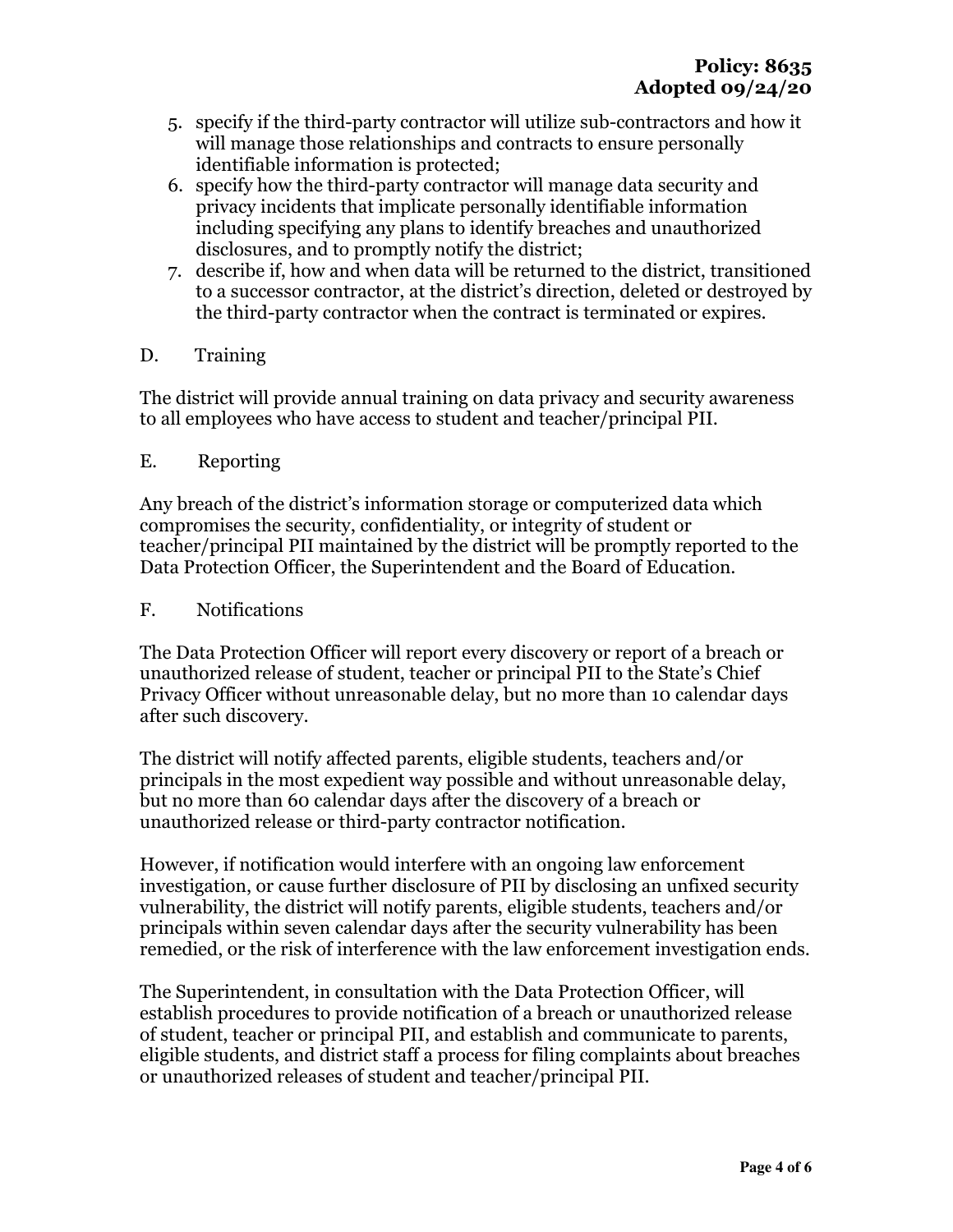# *II. "Private Information" under State Technology Law §208*

"Private information" is defined in State Technology Law §208, and includes certain types of information, outlined in the accompanying regulation, which would put an individual at risk for identity theft or permit access to private accounts. "Private information" does not include information that can lawfully be made available to the general public pursuant to federal or state law or regulation.

Any breach of the district's information storage or computerized data which compromises the security, confidentiality, or integrity of "private information" maintained by the district must be promptly reported to the Superintendent and the Board of Education.

The Board directs the Superintendent of Schools, in accordance with appropriate business and technology personnel, to establish regulations which:

- Identify and/or define the types of private information that is to be kept secure;
- Include procedures to identify any breaches of security that result in the release of private information; and
- Include procedures to notify persons affected by the security breach as required by law.

## *III. Employee "Personal Identifying Information" under Labor Law § 203-d*

Pursuant to Labor Law §203-d, the district will not communicate employee "personal identifying information" to the general public. This includes:

- 1. social security number;
- 2. home address or telephone number;
- 3. personal email address;
- 4. Internet identification name or password;
- 5. parent's surname prior to marriage; and
- 6. drivers' license number.

In addition, the district will protect employee social security numbers in that such numbers will not be:

- 1. publicly posted or displayed;
- 2. visibly printed on any ID badge, card or time card;
- 3. placed in files with unrestricted access; or
- 4. used for occupational licensing purposes.